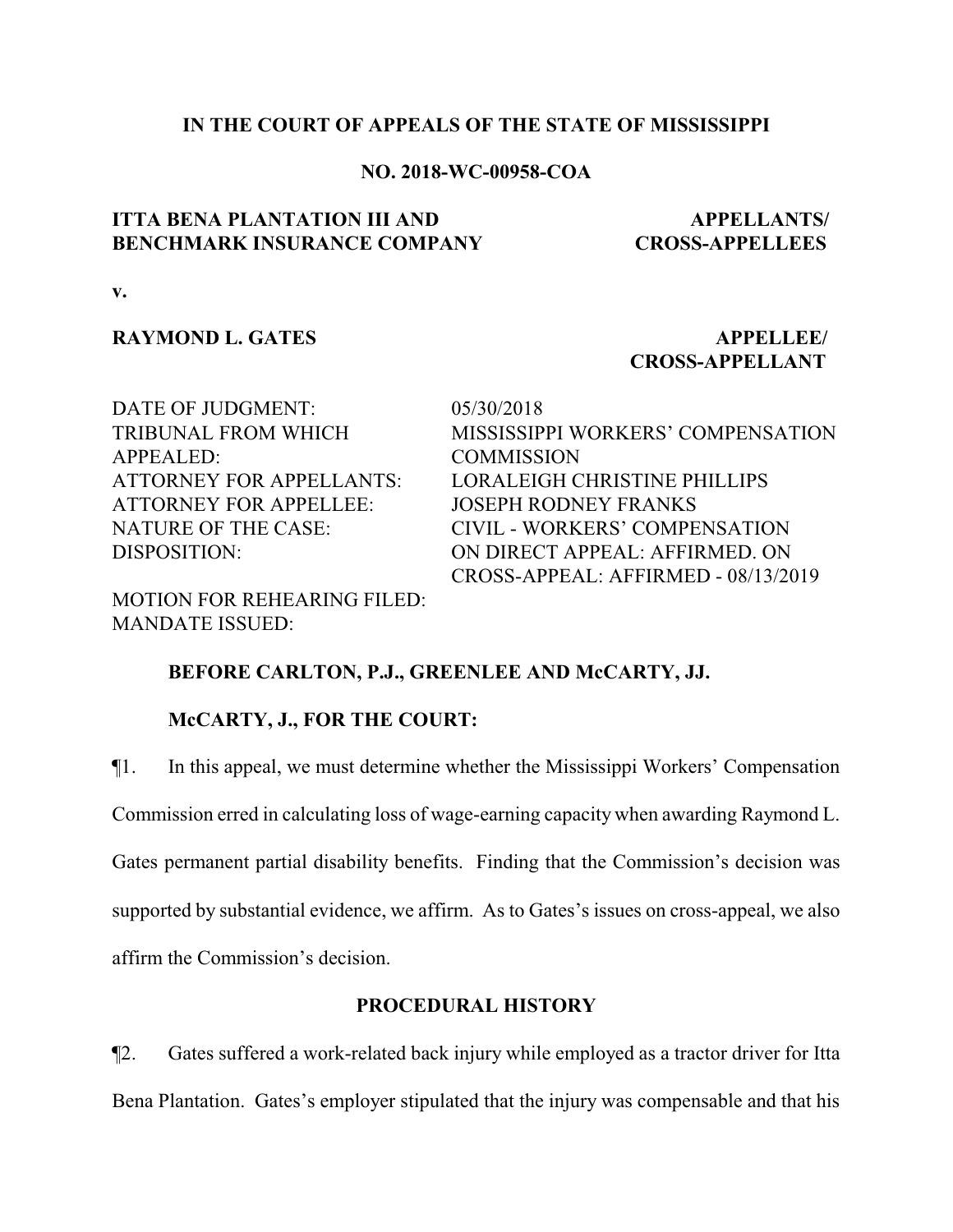average weeklywage at the time was \$718.05. After a hearing, the administrative judge (AJ) found that Gates had suffered a 75% loss of wage-earning capacity. The AJ awarded Gates \$359.02 per week in permanent partial disability (PPD) benefits beginning July 13, 2015, for 450 weeks. The Employer appealed to the Commission, which affirmed the AJ's findings. ¶3. The Employer appealed, arguing that the Commission erred in (1) calculating Gates's loss of wage-earning capacity, and (2) interpreting medical evidence regarding Gates's permanent work restrictions.

¶4. Gates cross-appealed, arguing the Commission erred by (1) not finding him permanently totally disabled; (2) finding the Employer rebutted the presumption of permanent total disability (PTD); (3) permitting the deposition of the vocational expert, Angela Malone, in lieu of her testimony; (4) denying his motion to strike Malone's report; and (5) relying upon Malone's testimony.

## **FACTS**

¶5. After his injury, Gates initially sought medical treatment from a local hospital. Later, he was treated by both Dr. Rahul Vohra, a physical medicine specialist, and Dr. Jack Moriarity, a neurosurgeon. Gates was diagnosed with fractures to his lumbar spine, a broken rib, and significant multilevel lumbar stenosis. Dr. Vohra and his nurse practitioner, Alice Messer, treated Gates for his injuries for about one year. The treatment involved prescribing physical therapy and pain medication. According to Dr. Vohra, Gates reached maximum medical improvement (MMI) on July 13, 2015. Dr. Vohra assigned permanent work restrictions to light duty, which constituted lifting up to thirty pounds rarely and up to twenty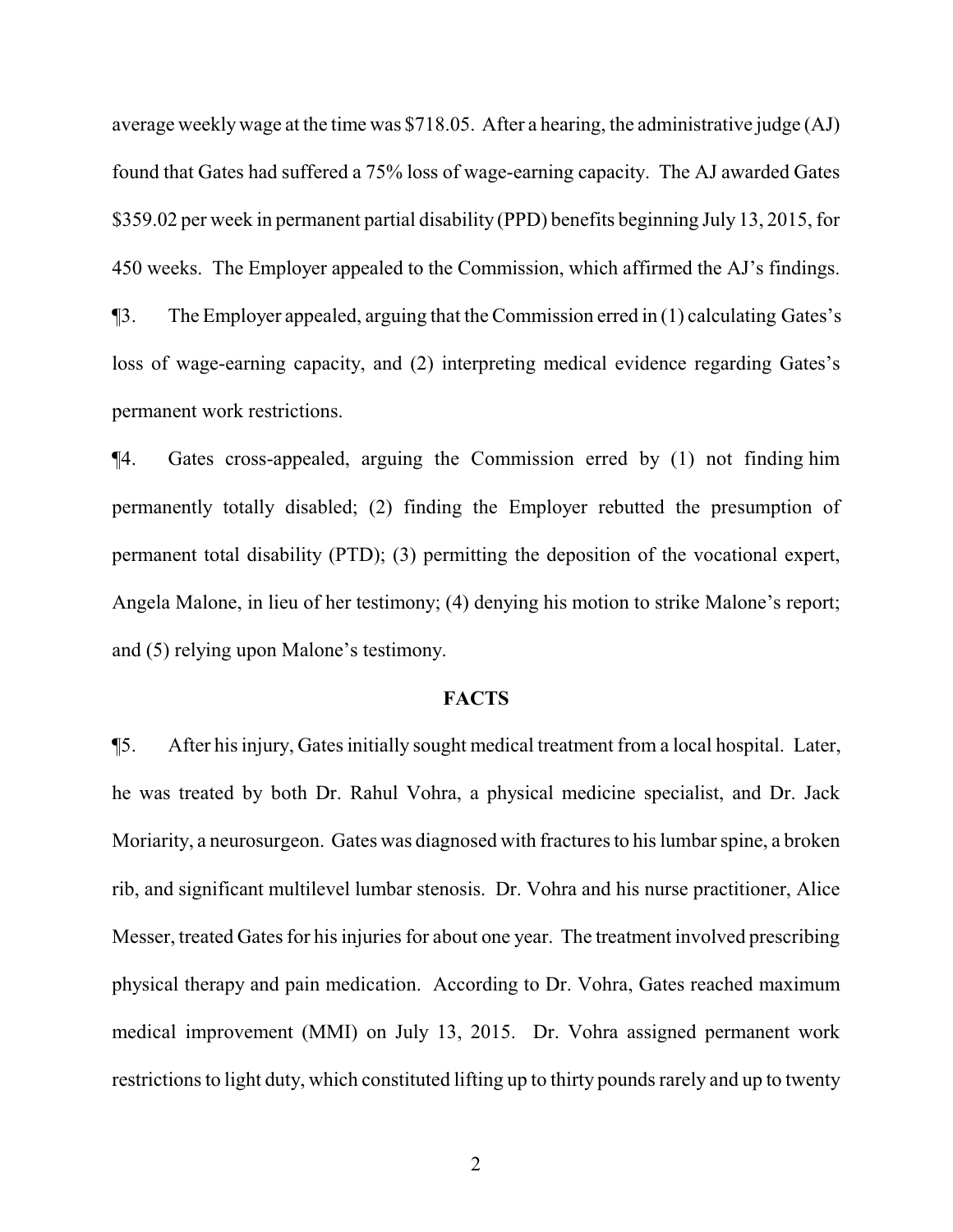pounds occasionally. Dr. Vohra determined that Gates had a 7% impairment rating to his body as a whole.

¶6. Later, Dr. Howard Katz conducted an independent medical evaluation (IME) on Gates. He agreed with Dr. Vohra's 7% impairment rating. But Dr. Katz determined that Gates was capable of performing medium-dutywork. Gates saw Dr. Vohra and Messer twice after undergoing the IME. On both occasions, Dr. Vohra or Messer noted that Gates was still permanently restricted to light-duty work.

¶7. Gates testified that he experienced pain when sitting or standing for long periods and when walking long distances. He stated that his back pain prevented him from participating in his pre-injury hobbies. He further stated that certain tasks took twice as long to perform. Gates stated that he applied for numerous jobs identified by the vocational expert, Angela Malone, but was never offered employment. Gates also applied for approximately three jobs per week during the seven months he received unemployment benefits. Gates has not worked since his injury.

¶8. Malone calculated Gates's loss of access to the labor market using both the light-duty work restriction assessed byDr. Vohra and the medium-dutywork restriction assessed byDr. Katz. Malone calculated that Gates's restriction to light-duty work resulted in a 74% loss of access to the labor market and that his restriction to medium-dutywork resulted in a 17% loss of access to the labor market.

## **STANDARD OF REVIEW**

¶9. When substantial evidence supports the Commission's findings, they are binding on

3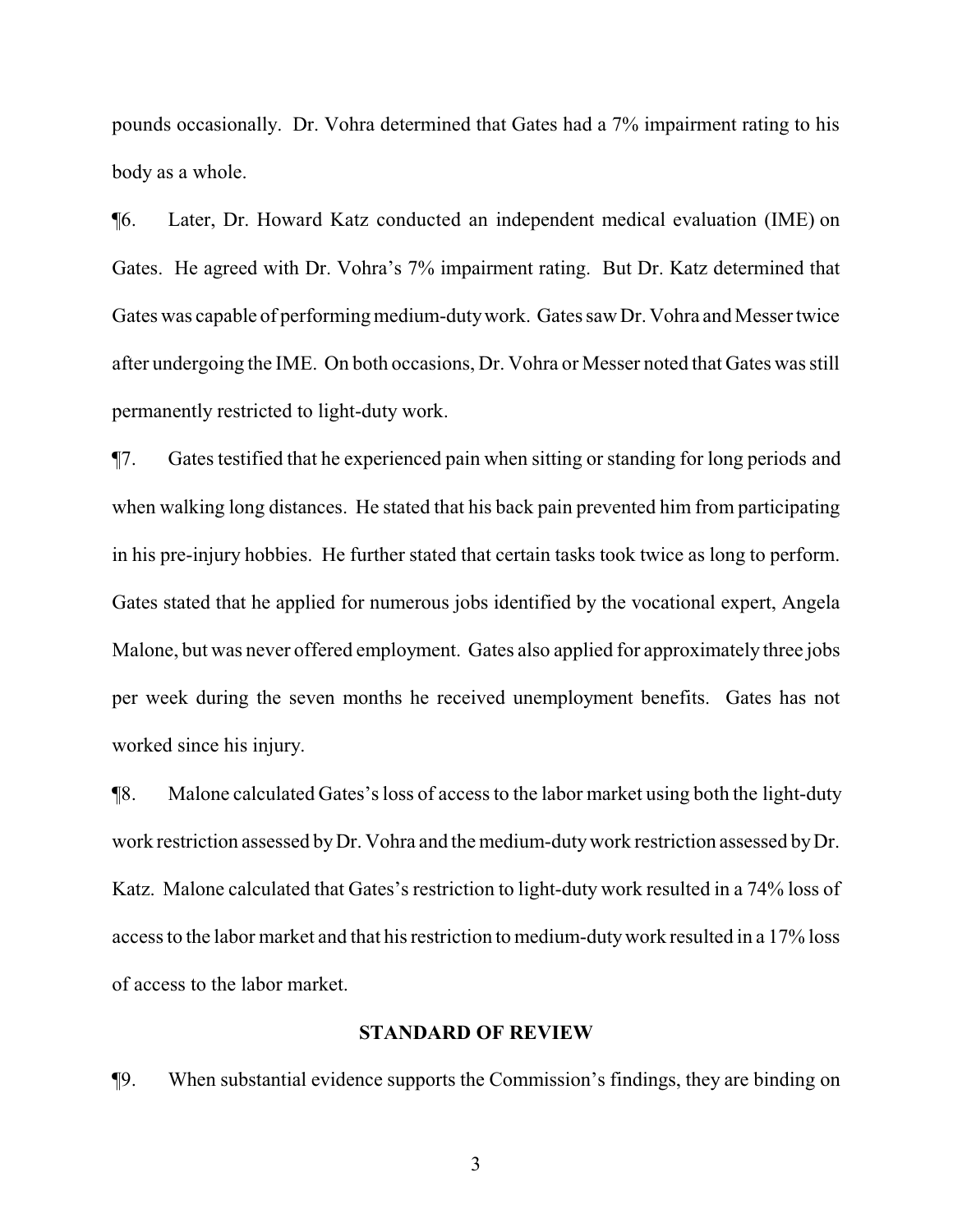this Court. *Mitchell Buick, Pontiac & Equip. Co. v. Cash*, 592 So. 2d 978, 980 (Miss. 1991). "Under Mississippi law, the Workers' Compensation Commission is the ultimate finder of facts in compensation cases, and as such, its findings are subject to normal, deferential standards upon review." *Natchez Equip. Co. Inc. v. Gibbs*, 623 So. 2d 270, 273 (Miss. 1993). "We are bound even though the evidence would convince the [C]ourt otherwise if it were instead the ultimate fact[-]finder. We will overturn [the] Commission's decision only when there is an error of law or an unsupportable finding of fact." *Mont.'s Sea Kettle Rest. v. Jones*, 766 So. 2d 100, 102 (¶7) (Miss. Ct. App. 2000) (internal quotation marks and citation omitted). When the Commission adopts the AJ's findings and conclusions, we review the AJ's findings and conclusions as those of the Commission. *Moore's Feed Store Inc. v. Hurd*, 100 So. 3d 1011, 1017 (¶20) (Miss. Ct. App. 2012).

¶10. Additionally, decisions as to loss of wage-earning capacity are "largely factual and [are] to be left largely to the discretion and estimate of the Commission." *Bryan Foods Inc. v. White*, 913 So. 2d 1003, 1010 (¶28) (Miss. Ct. App. 2005).

#### **DISCUSSION**

# **I. Direct Appeal**

# **A. The AJ did not err in calculating loss of wage-earning capacity.**

¶11. The Employer argues that the AJ erred in calculating Gates's loss of wage-earning capacity by disregarding Malone's testimony and by equating the loss of wage-earning capacity with Gates's loss of access to the labor market.

¶12. Disability is defined as incapacity due to injury to earn the wages that the employee

4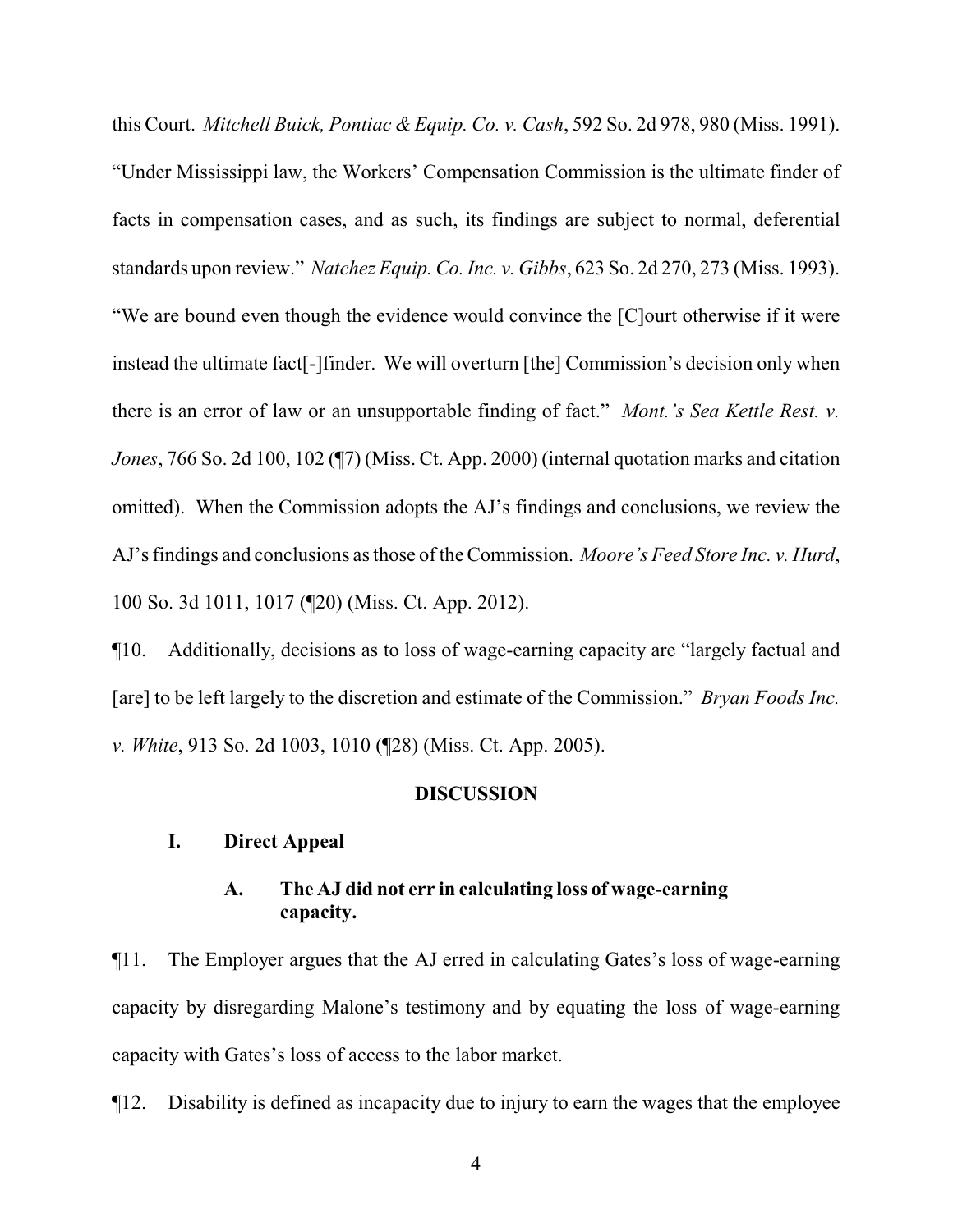was receiving at the time of the injury in the same or other employment. Miss. Code Ann. § 71-3-3(i) (Rev. 2011). If, after reaching MMI, the claimant has not returned to work, "the claimant must establish either that he has sought and been unable to obtain work in similar or other jobs or show that, upon his reaching [MMI], he reported back to his employer and the employer refused to reinstate or rehire him." *Chestnut v. Dairy Fresh Corp.*, 966 So. 2d 868, 871 (¶5) (Miss. Ct. App. 2007). To determine loss of wage-earning capacity, "[t]he Commission considers the employee's actual wages earned prior to the injury as compared to the employee's capacity to earn those same wages after the injury, as well as other factors such as the employee's age, education, training and work experience, and his or her ability to return to the same or other employment." *Airtran Inc. v. Byrd*, 953 So. 2d 296, 301 (¶11) (Miss. Ct. App. 2007). The Commission is "required to consider the evidence as a whole, including [a claimant's] loss of access to the job market . . . ." *Neshoba Cty. Gen. Hosp. v. Howell*, 999 So. 2d 1295, 1300 (¶16) (Miss. Ct. App. 2009).

¶13. The AJ's order demonstrates that she weighed Malone's testimony and did not equate Gates's loss of wage-earning capacity with his loss of access to the labor market. The AJ relied upon Malone's testimony as proof that Gates had the capacity to earn wages and remained employable. However, the AJ did recognize that many of the jobs Malone identified were not applicable to Gates's current situation—either because the jobs were outside his work restrictions or did not involve work similar to his prior work. In determining Gates's 75% loss of wage-earning capacity, the AJ stated that she considered the record as a whole, including: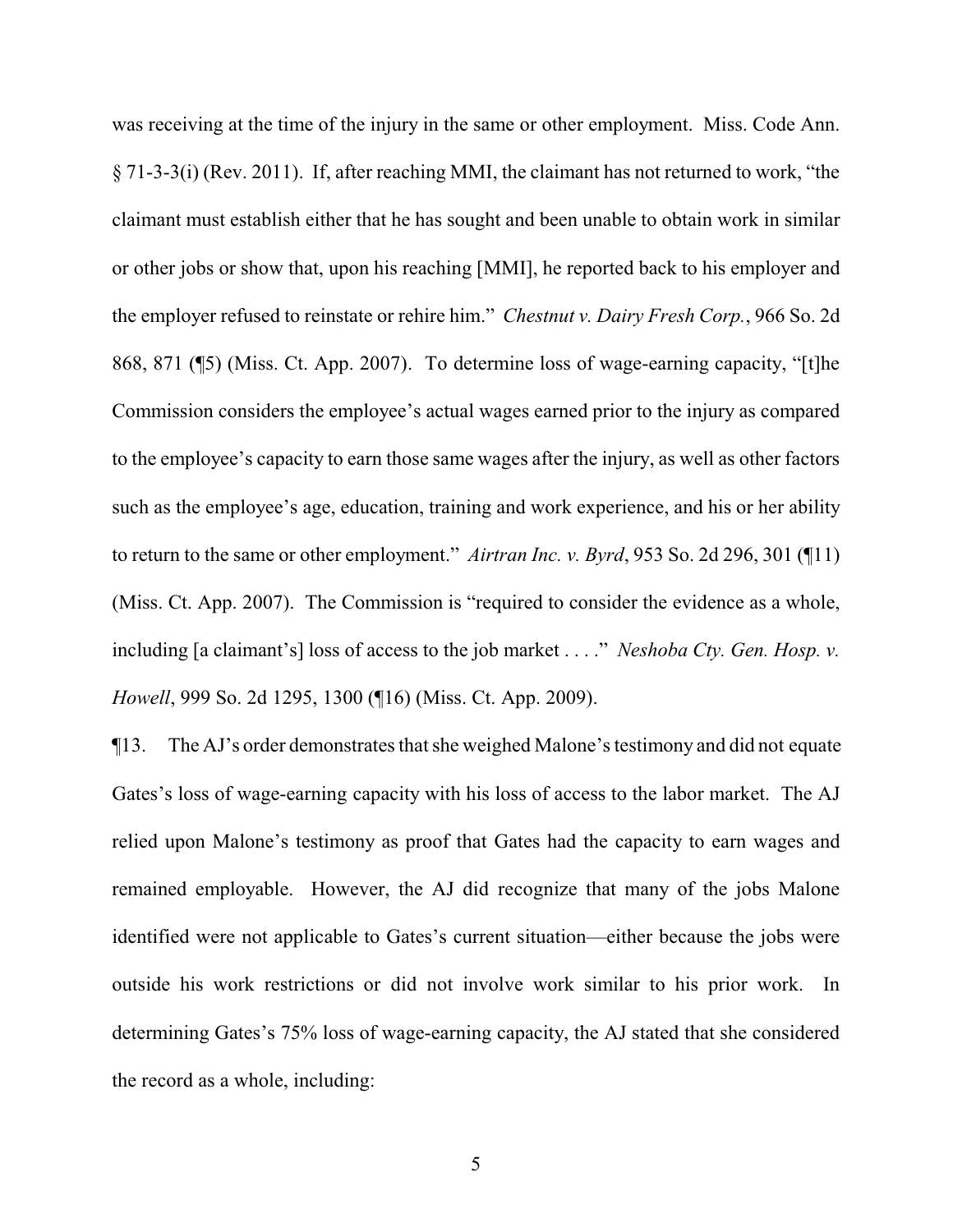(a)Malone's testimonyregarding the vocational effects of [Gates's] permanent impairments; (b) evidence of the nature and severity of [Gate's] permanent medical impairment; (c) his permanent work restriction to light work by Dr. Vohra; (d) his unsuccessful attempts to secure the same and other work between August 2015 and March or April 2016 when he began to receive Social Security Disability benefits; (e) his work history as a farm laborer performing medium to heavy unskilled or semi-skilled work for thirty-five years; (f) his age of fifty-six; (g) his geographic location in Yazoo City; and (h) his high school education, among other industrially-related factors . . . .

The Commission agreed with the AJ. The record contains substantial evidence to support the Commission's decision. As a result, we affirm.

# **B. The medical evidence supported Gates's light-duty restrictions.**

¶14. The Employer also argues that the Commission erred in interpreting the medical evidence relating to Gates's restrictions and the permanent nature of his injuries. The Employer contends that Gates was capable of performing at the lower end of medium-duty work based upon Malone's testimony and Dr. Katz's IME. During her deposition, Malone indicated that under federal standards the restrictions imposed byDr. Vohra were also within the lower end of medium-duty work restrictions. According to Malone, light-duty work was lifting up to twenty pounds and medium-duty work was lifting between twenty-one and fifty pounds. Malone did not testify to the frequency of these restrictions. Dr. Vohra and Messer restricted Gates to lifting up to thirty pounds rarely, twenty pounds occasionally, and ten pounds frequently.

¶15. The AJ found that because Dr. Vohra was Gates's treating physician, his opinion had more probative value than Dr. Katz's opinion. The AJ stated that Dr. Vohra was "in a position of superior knowledge with regard to [Gates's] medical impairment" and "not under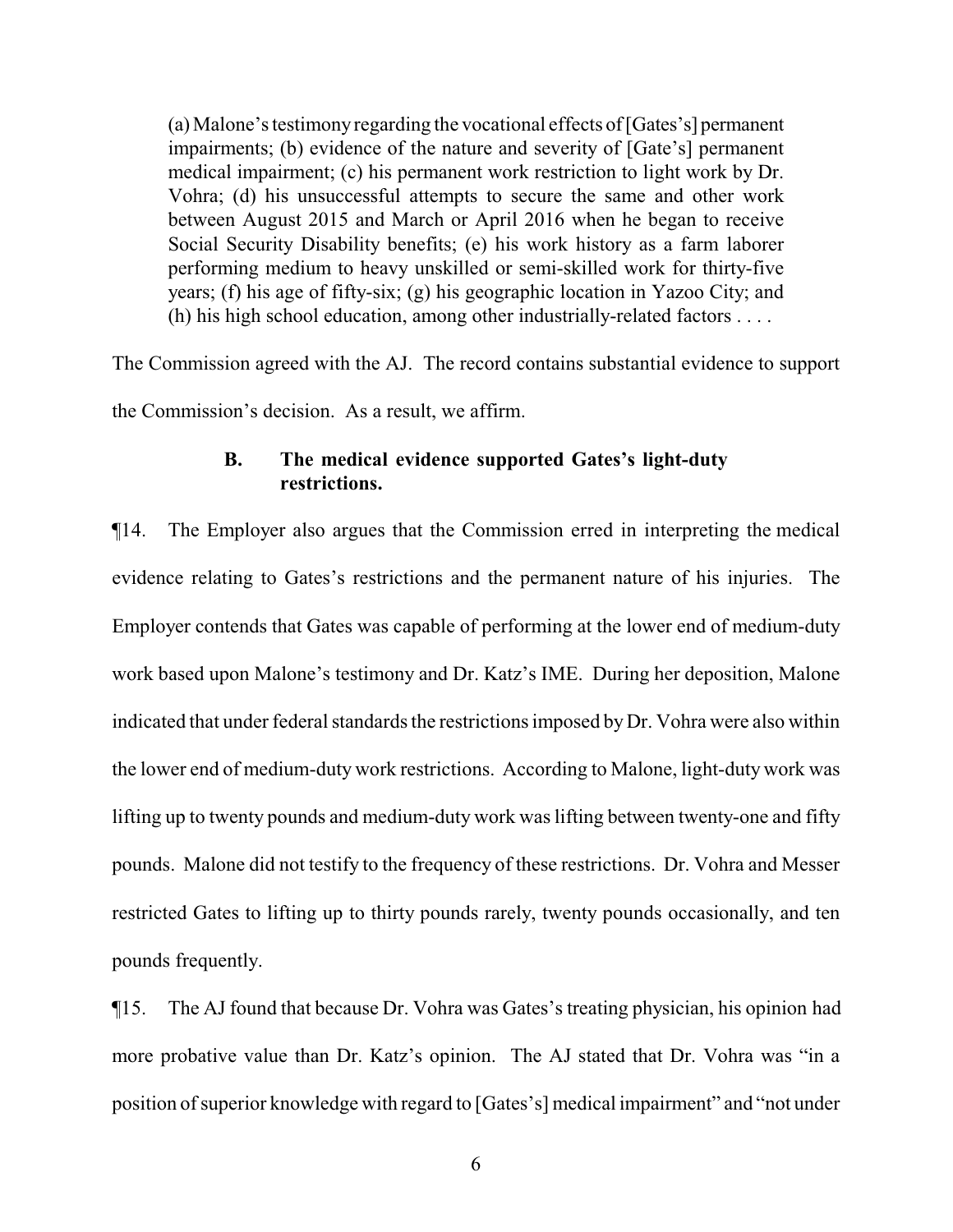the impression that he had been retained for purposes of litigation." The Commission agreed with the AJ's findings on this point. The Commission "serves as the ultimate fact[-]finder in addressing conflicts in medical testimony and opinion." *Raytheon Aerospace Support Servs. v. Miller*, 861 So. 2d 330, 336 (¶13) (Miss. 2003). We find substantial evidence to support the Commission's findings.

## **II. Cross-Appeal**

¶16. Gates filed a cross-appeal raising several issues, which we have consolidated as follows: (1) Gates proved that he had a PTD, and (2) the Commission should not have relied upon Malone's testimony.

#### **A. The evidence supports the AJ's finding of PPD.**

¶17. Gates contends that he established a prima facie case of PTD and the Employer failed to rebut the presumption. "To establish a prima facie case for [PTD], the claimant has the burden to show he has sought and been unable to find work in the same or other employment." *Howard Indus. Inc. v. Satcher*, 183 So. 3d 907, 912 (¶14) (Miss. Ct. App. 2016) (internal quotation marks omitted). "The claimant can also establish a prima facie case for total disability if, after reaching MMI, the claimant reports back to the employer for work and the employer refuses to reinstate or rehire him." *Id.* (internal quotation mark omitted). Once a claimant makes a prima facie showing of total disability the burden shifts to the employer to rebut or refute the claimant's evidence. *Lott v. Hudspeth Ctr.*, 26 So. 3d 1044, 1049 (¶15) (Miss. 2010).

¶18. The AJ found that Gates's inability to find work in the same employment and his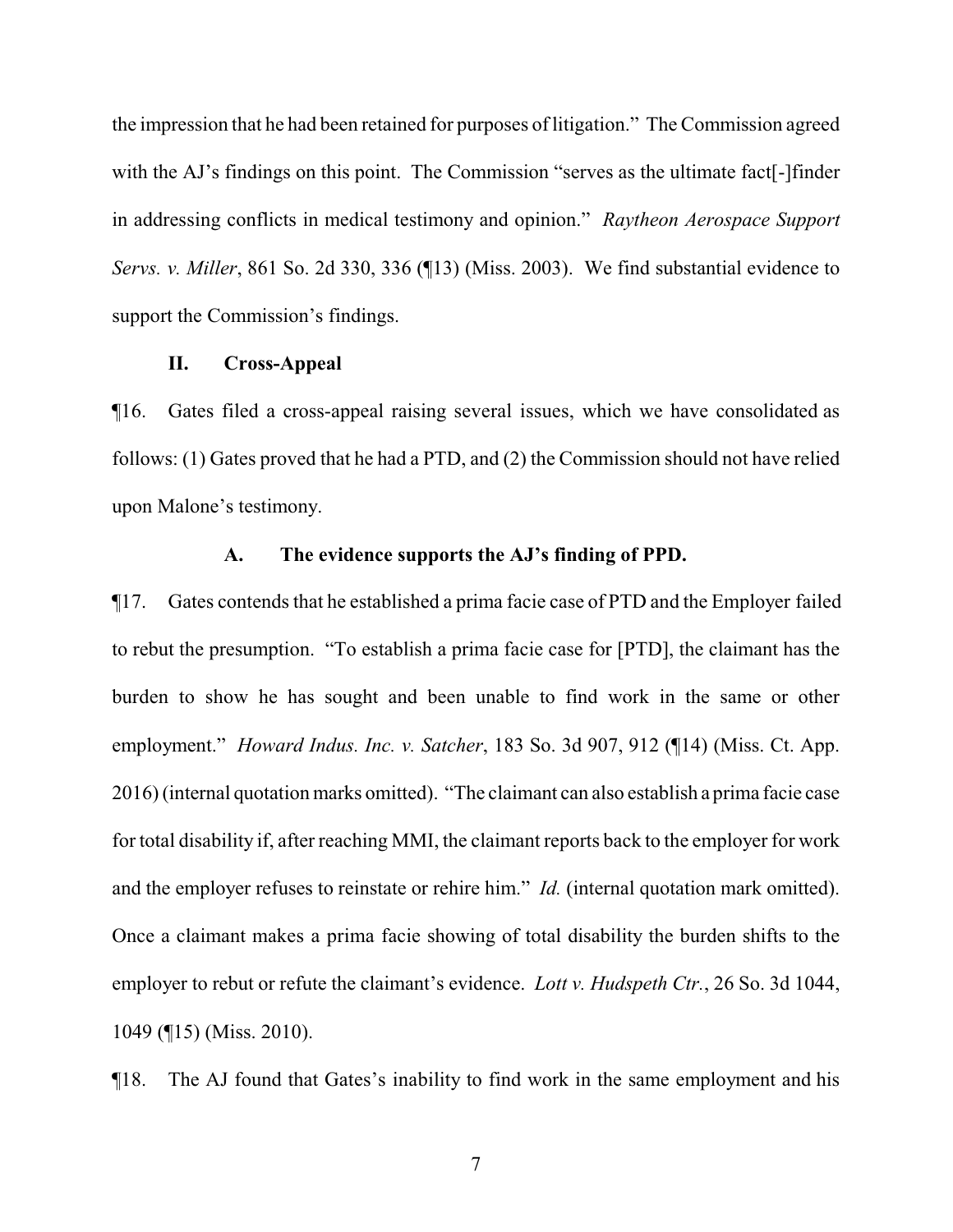unsuccessful attempt to return to work for his employer raised the PTD presumption. There was some confusion about whether Gates tried to return to work with the Employer. Gates said he did not try to do so because the Employer told him that he was going to be fired anyway due to down-sizing. At one point, Gates's attorney did send the Employer a letter requesting Gates be rehired. One of the Employer's employees testified that Gates would not have been rehired due to his light-duty work restriction. Regardless, the AJ concluded that the Employer rebutted the presumption based upon evidence that Gates remained employable, including evidence from Malone that Gates had the capacity to earn wages. The Commission agreed with the AJ, and we find substantial evidence to support the decision. As a result, we affirm.

### **B. Malone's testimony was admissible.**

¶19. Gates raises several claims regarding Malone's testimony. First, Gates argues that Malone's testimony was not credible because it contained inconsistencies. The AJ did not agree with all of Malone's findings but did agree with Malone's testimony regarding the effects of Gates's permanent impairment. The Commission agreed with the AJ's findings. Because the Commission is entitled to resolve anyconflicts or inconsistencies in the evidence and is the ultimate judge of the credibility of witnesses, we find no error. *See Choctaw Resort Dev. Enter. v. Applequist*, 161 So. 2d 1134, 1137 (¶¶6-7) (Miss. Ct. App. 2015).

¶20. Second, Gates argues that the AJ erred by allowing the Employer to take Malone's deposition rather than testify during the hearing. Noting that Malone would be unavailable for the hearing, the AJ allowed the Employer to take her deposition. Gates claims that the